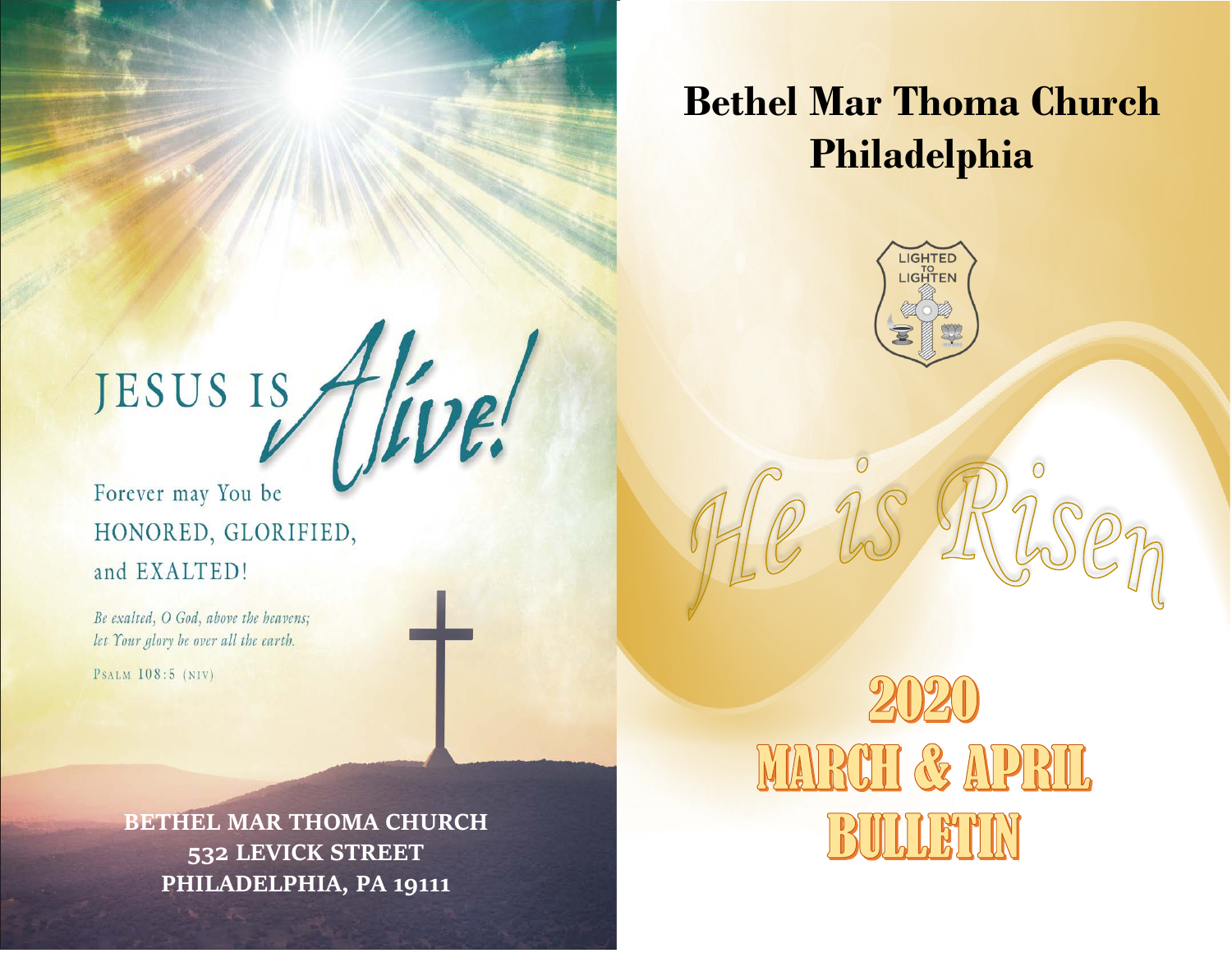# Bethel Mar Thoma Church, 532 Levick Street, Philadelphia, PA 19111

[www.bethelmtcphila.org](http://www.bethelmtcphila.org/) 

| Diocesan Bishop                 | Rt. Rev. Dr. Issac Mar Pheloxenos Episcopa<br>Sinai Mar Thoma Center<br>2320 S. Merrick Avenue<br>Merrick, NY 11566<br>Tel: (516) 377-3311  |                              |  |  |
|---------------------------------|---------------------------------------------------------------------------------------------------------------------------------------------|------------------------------|--|--|
| Vicar                           | Rev. Saju Chacko<br>6329 Palmetto Street<br>Philadelphia, PA 19111<br>Tel: (215) 725-9774, (215) 480-3752<br>Email: revsajuchacko@gmail.com |                              |  |  |
| Youth Chaplain                  | Rev. Thomas K Mathew<br>9712 Laramie Road<br>Philadelphia, PA 19115<br>Tel: (215) 698-1023, (516) 661-7844<br>Email: thomasachen@gmail.com  |                              |  |  |
|                                 | <b>EXECUTIVE COMMITTEE</b>                                                                                                                  |                              |  |  |
| Vice President                  | <b>Thomas Mathew</b>                                                                                                                        | 267-270-7974                 |  |  |
| Secretary                       | Libu Mathew                                                                                                                                 | 267-968-2229                 |  |  |
| Treasurer                       | Shaji Joseph                                                                                                                                | 267-372-2521                 |  |  |
| Accountant                      | 215-919-5249<br>Abraham M. Varghese                                                                                                         |                              |  |  |
| Lay Leaders                     | Varkey Koshy<br>Mathew K. George                                                                                                            | 215-480-8045<br>267-349-8337 |  |  |
| Mandalam Member                 | Deenamma Thomas<br>Joseph Kuruvila (Apr 1)                                                                                                  | 215-342-0237<br>215-743-9359 |  |  |
| Assembly Member                 | Kuriyan Kunchandy<br>Cherian Chacko (Apr 1)                                                                                                 | 215-412-2252<br>267-303-9167 |  |  |
| Yuvajana Sakhyam                | Jinu J. Varghese                                                                                                                            | 215-909-1155                 |  |  |
| Church Choir                    | Varughese Abraham                                                                                                                           | 267-968-3185                 |  |  |
| <b>Sunday School</b>            | Tina Joseph                                                                                                                                 | 215-301-7297                 |  |  |
| Edavaka Mission                 | Paulose Philipose<br>215-464-2187                                                                                                           |                              |  |  |
| Sevika Sanghom                  | Annamma Joseph                                                                                                                              | 215-301-7298                 |  |  |
| Youth Fellowship                | Rosemary Thomas<br>215-537-0630                                                                                                             |                              |  |  |
| <b>Church Building Convener</b> | Rijil Rajan<br>215-900-5559                                                                                                                 |                              |  |  |
| PRAYER GROUP REPRESENTATIVES    |                                                                                                                                             |                              |  |  |
| Bethany                         | Jose P. Thomas<br>Deepa Thomas                                                                                                              | 267-686-1014<br>215-722-8372 |  |  |
| Ebenezer                        | Varghese Philip<br>Varghese Abraham (Viji)                                                                                                  | 267-231-6004<br>267-443-0222 |  |  |
| Emmanuel                        | K.V. George<br>Sheela Rajan                                                                                                                 | 215-464-3250<br>267-237-0789 |  |  |
| Salem                           | Varughese N. Mathew<br><b>Binu Sunny</b>                                                                                                    | 215-275-9688<br>267-969-0151 |  |  |

# ORGANIZATION OFFICE BEARERS FOR 2020

| <b>SUNDAY SCHOOL</b>       |                                 |                             |  |  |
|----------------------------|---------------------------------|-----------------------------|--|--|
| Superintendent             | Janice James                    | 215-475-2391                |  |  |
| Vice President             | Usha Joseph                     | 267-240-6395                |  |  |
| Secretary                  | Tina Joseph                     | 215-301-7292                |  |  |
| <b>Joint Secretary</b>     | Juby Skariah                    | 215-260-4995                |  |  |
| Treasurer                  | Reshma Abraham                  | 267-234-1725                |  |  |
|                            | YUVAJANA SAKHYAM                |                             |  |  |
| <b>Vice President</b>      | Suraj Mathew Thomas             | 267-250-8676                |  |  |
| Secretaries                | Jinu J. Varghese / Susan Kurian | 215-909-1155 / 215-904-2212 |  |  |
| Treasurer                  | Rony Abraham                    | 267-506-3444                |  |  |
|                            | <b>SEVIKA SANGHOM</b>           |                             |  |  |
| Vice President             | <b>Bindu Jose</b>               | 267-686-1014                |  |  |
| Secretary                  | Annamma Joseph                  | 215-301-7298                |  |  |
| Treasurer                  | Laila Alex                      | 215-688-7103                |  |  |
|                            | <b>EDAVAKA MISSION</b>          |                             |  |  |
| <b>Vice President</b>      | M.K. Samuel                     | 215-464-5213                |  |  |
| Secretary                  | Paulose Philipose               | 215-464-2187                |  |  |
| Treasurer                  | P.J. Varghese                   | 215-694-4074                |  |  |
|                            | <b>CHURCH CHOIR</b>             |                             |  |  |
| <b>Vice President</b>      | Jose P. Thomas                  | 267-686-1014                |  |  |
| Malayalam Director         | Varughese Abraham               | 267-968-3185                |  |  |
| Secretary                  | Rony Abraham                    | 267-506-3444                |  |  |
| <b>Treasurer</b>           | <b>Jincy George</b>             | 267-997-4445                |  |  |
| <b>English Director</b>    | George Jacob                    | 717-561-2260                |  |  |
| <b>English Secretary</b>   | Joel Abraham                    | 215-969-2097                |  |  |
|                            | <b>YOUTH FELLOWSHIP</b>         |                             |  |  |
| Vice President             | Celena George                   | 215-847-2937                |  |  |
| Secretary                  | Rosemary Thomas                 | 215-537-0630                |  |  |
| <b>Treasurer</b>           | <b>Jebby Varghese</b>           | 240-253-3545                |  |  |
|                            | <b>AUDITORS</b>                 |                             |  |  |
| Auditor 1                  | P.J. Varghese                   | 215-694-4074                |  |  |
| Auditor 2                  | Riji George                     | 215-745-3062                |  |  |
| ECUMENICAL REPRESENTATIVES |                                 |                             |  |  |
| Rep. 1                     | Joseph Kuruvilla                | 267-939-9359                |  |  |
| Rep. 2                     | Rony Abraham                    | 267-506-3444                |  |  |
| Rep 3                      | Jossey Joseph                   | 215-464-0418                |  |  |
| Rep 4                      | Suraj Thomas                    | 267-250-8676                |  |  |
| Rep 5                      | <b>Mathew George</b>            | 215-609-4112                |  |  |
| Rep 6                      | Deepa James                     | 215-722-8372                |  |  |
| Rep 7                      | Marykutty Varghese              | 215-856-9241                |  |  |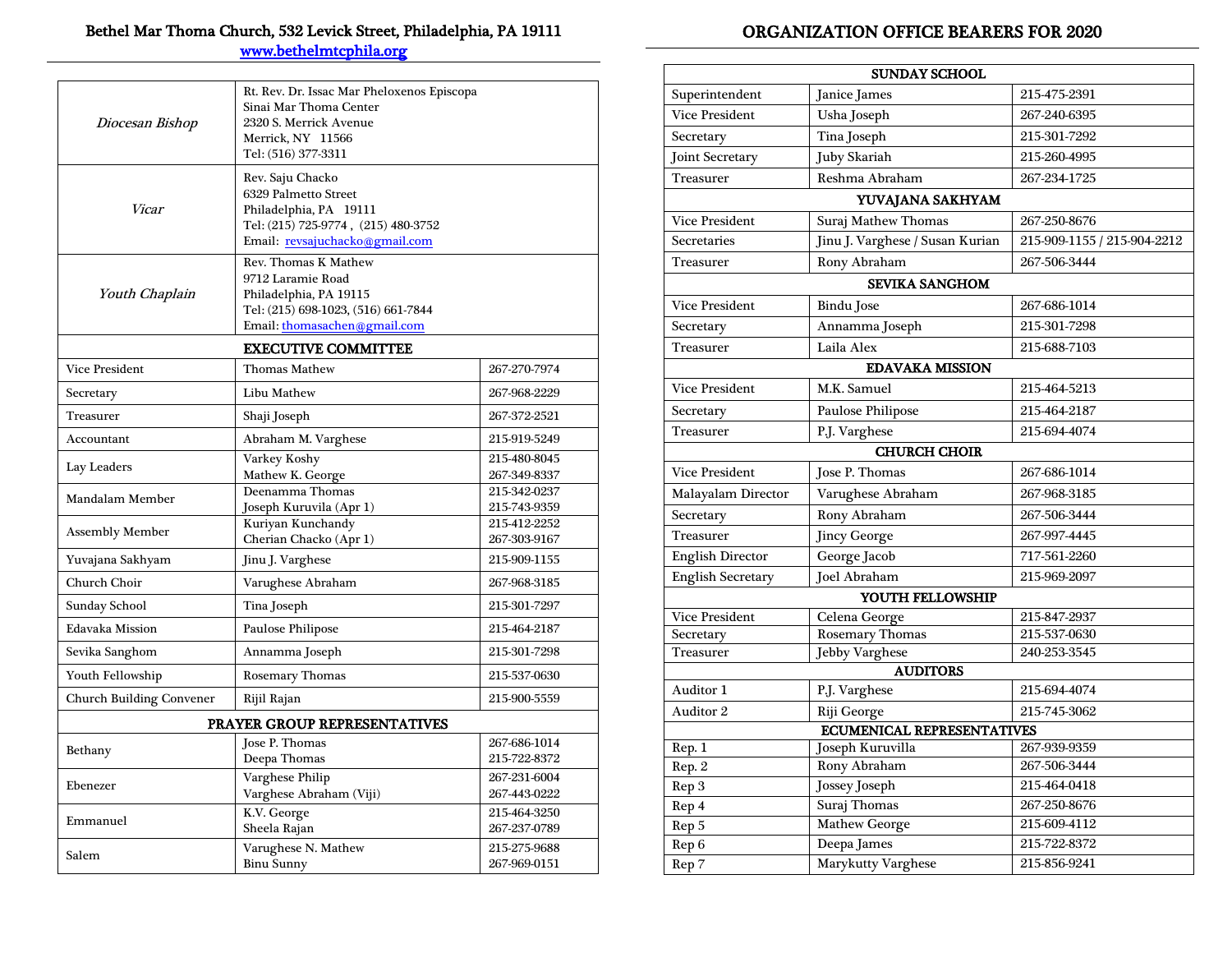1. The chief priests shouted to Pilate that 'we have only one king. Whom did they consider as their only king?

2. How much water filled in the jars which can hold from twenty to thirty gallons?

3. In John's gospel, the crucifixion of Jesus is compared to which incident of the Old Testament?

4. By hearing the request, 'to stay with them', Jesus stayed there for two days. With whom Jesus stayed?

5. About whom Jesus says 'he will testify about me'?

6. Which epistle in the Bible used the word 'rejoice' 16 times?

7. "Do not be overcome by evil, but overcome evil with good" This is quoted from which potion of the Bible?

8. In St Luke 16, we read the story of a man who owed 'thousand bushels of wheat' from Master. The manager told to take his bill and make it .................. The manager told him to correct the bill to which amount?

9. "You will have a son who will be a man of peace and rest." About whom God said this?

10. "You were like a burning stick snatched from the fire" About whom God said this ?

Last Month Answers: 1.Peter ( 21:21) 2. John the Baptist ( 1:31) 3. Where the people had eaten the bread after the Lord had given thanks (6:23) 4. One who does not love Jesus ( 14:24) 5. Winter ( 10:22) 6. Our friend (11:11) 7. Spirit ( 7:39) 8. Because they have not known the Father or me (Jesus) ( 16:3) 9. This man claimed to be king of the Jews (19:21) 10. Peter (20:6,7)

Bible Quiz Winners :Rose Paulose, Deepa James, SheelaRajan, Thankamma Samuel, Binu Sunny.



My Dear Bethel family members,

Greetings in the name of our Lord and Savior Jesus Christ!

We are in the season of Great Lent. Mar Thoma Syrian Church shares the Eastern Reformed liturgical tradition. The church believes the fifty days before the period of Easter, ten days before Easter and Twenty-five days before Christmas are fast days, over against the western church. The church observes fifty days as the Great Lent, which includes the forty days fast, symbolizing the

forty days fast of Jesus Christ in the desert and ten days fast, signifying the betrayal, passion and crucifixion of Jesus Christ. The Mar Thoma Syrian church, along with other churches, which claim Eastern liturgical heritage, considers Fast days are for fast and contemplation. Lent is a season observed by our church as a time set apart for fasting and prayer and also a time of introspection. Observing silence is a great help during these days to have transcendence of mind. In the life of the community of the faithful, lent provides a time for spiritual discipline regularly. It is the practice of a life of denial, taking up the cross and following Jesus Christ. Here we recognize that permissiveness is not the principle of life. Freedom in life is a restricted and responsible freedom. Lent is based on the spiritual practice of fasting and prayer-both in the Old Testament and in the New Testament. Jesus began His public ministry with forty days of fasting and communion with God (Matt. 4:2, Mk 1:13, Lk 4:2). Here the mind is not kept idle but will be very active in communion with God. Fasting and prayer remain as an undeniable character of the Church from the early days (Acts 13:2, 14:23). We wait upon the Lord in fellowship for renewal and strength.

The great lent or Valiya Noyambu is specifically set apart as a time of fast, prayer and meditation wherein we remember the person and work of Jesus Christ and ultimately connect ourselves to His passion and death on the cross. These fifty days should help every member of the church to have an experience of abiding in Christ in a realistic way (Jn15). After the resurrection of Jesus, the local news agency went to interview Joseph of Arimathea. The interviewer asked Joseph, "Now the grave you had lent to Jesus is yours again. What are you planning to do with that?" Joseph took a long look at him and confided, "When I heard that He had risen, naturally I raced to the tomb. He was not there. He had given my tomb back to me. So what I did after that was: I placed a comfortable bench under the trees just opposite the opening to the tomb. In the evening when the sun was going down, I go and sit there and say to myself, 'Jesus of Nazareth has slept in this tomb and God raised Him from death. Joseph of Arimathea will also lie in this tomb and what will God do with him?' Jesus had said, 'I live, and you shall live.' I can depend on that word. St. Paul tells us in 1 Cor 15: 17, 'If Christ has not been raised from death our faith is futile; we are still in our sins." The resurrection of Jesus gives meaning to the Christian faith and Christian life. Life does not end on Good Friday. At the foot of the Cross it just begins. Its roots start growing, and it blooms on the day of resurrection. It instils a new hope and a new outlook to life. For us Christians Easter is a feast of joy when the defeat of the Good Friday is converted into victory. Jesus Christ overcame death and entered into a new life, a new existence, signifying that death is not the end of life, but only an entry into a new existence. Resurrection of Jesus is the guarantee of the resurrection of all those who believe in him. Faith in the resurrection of Jesus gives his followers the strength and courage to face any crisis in life, including death. Resurrection of Jesus is not an event in history that happened once upon a time in the life of a Master called Jesus.

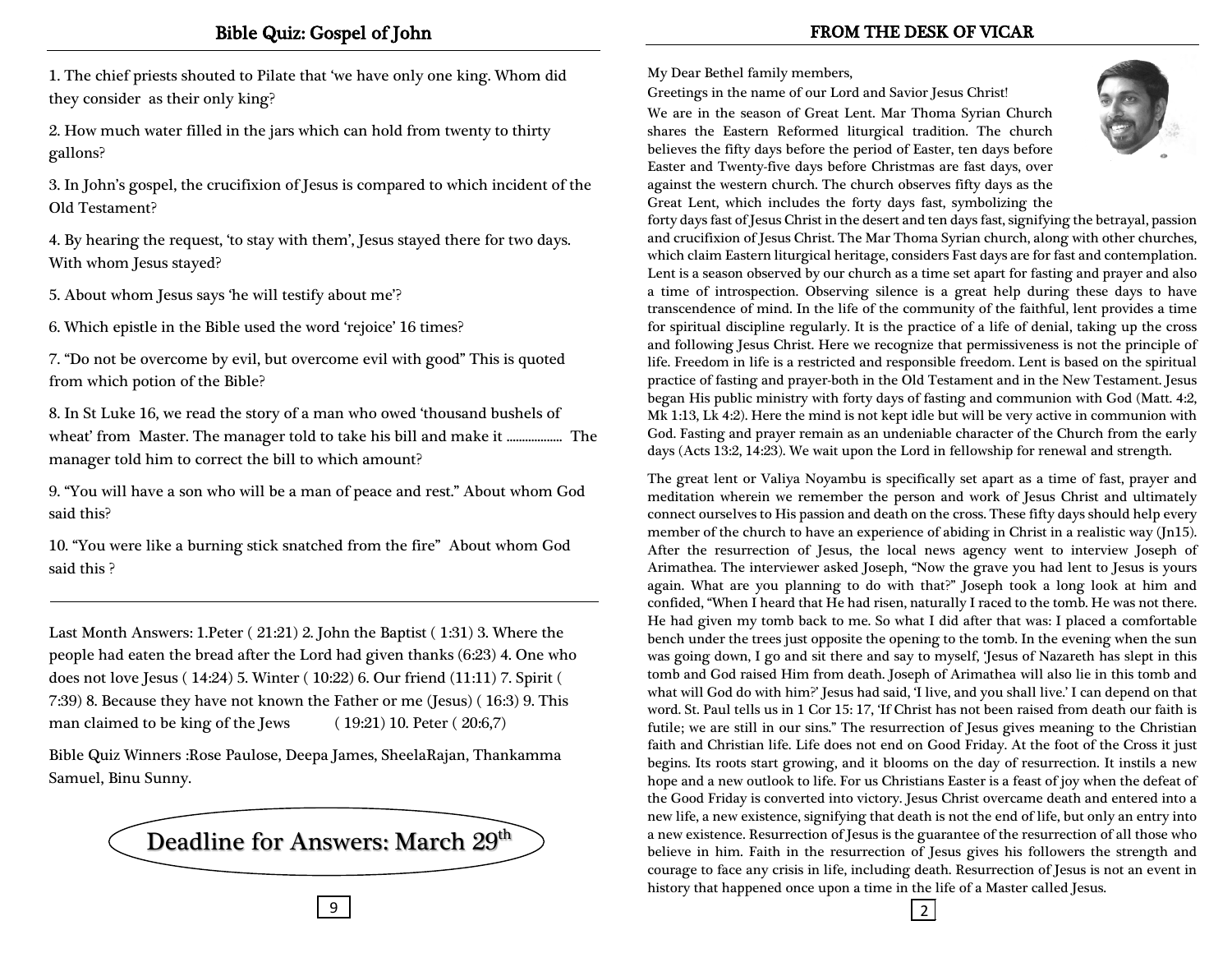#### FROM THE DESK OF VICAR

It has been an experience that transformed the whole life of his disciples. It is an experience that changed the track of human history forever. A tremendous experience, the disciples of Jesus experienced. We read of different encounters of resurrected Jesus with his disciples in the Gospels. They meet him in the closed rooms, on the way, on the seashore! In different ways! In different forms! He strengthens their faith. He provides them a new way of looking at realities which they were not able to do till then. Their life gets transformed by an experience which had no physical proof available. Two things are worth considering:

First of all, the disciples experienced a new level of freedom in their life which until then they were not able to do. The bondages of the body, the chains that bind one to this world, the relations, the fears and aspirations of the mind are broken into pieces. A new level of existence slowly begins to reveal itself to the disciples and through them to the human existence. How is one going to achieve this new level of existence? The real freedom comes through opening up of the doors of one's existence to unselfish love and unconditional forgiveness. When the doors of one's heart and soul are kept open to the unencumbered embrace of even the enemy; then that is the point of flight heavenward. That is the moment of resurrection. That is the realm of the resurrected life.

Secondly, the proof of resurrection is the transformed life. The transformed life of the disciples is the only proof of the resurrection of Jesus. The courage and conviction they manifest in later days speak volumes of the reality of resurrection. One divine touch is waiting for us to transform us into new creations. In Johannine version of Resurrection apparition, Jesus calls out to Mary Magdalene, "Mary". Immediately Mary turns around and calls, "Rabooni (Master)". She has been talking to the same person for quite some time. But the right moment of transformation came when the call came from the master. It was an immediate "turning around" for Mary. The doors of realization open wide on her face. She runs fast to others to convey the new experience she started experiencing before its warmth subsides. This is resurrection experience. On the day of Easter, we, the followers of Jesus, declare to the world, "An amazing man, Jesus who is the epitome of God lived an incredible life and was cruelly put to death. Afterwards - something amazing happenedhe rose from the dead and lives among us". The celebration of Easter should reaffirm our faith in Jesus in such a way that we will be able to say along with St. Paul, "Who will separate us from the love of Christ? Will tribulation, or distress, or persecution, or famine, or nakedness, or peril, or sword? (Rom 8:35)

Let the celebration of Easter deepen our faith in the resurrected Jesus who is always with us, calling us and inspiring us to lead a life of resurrection, characterized by joy, peace and compassion.

I express my heartfelt gratitude to Mr. P.J Varughese(Vice President), Mr. Varghese N. Mathew(Secretary), Mr. Thomas Mathai, Mr. Ginu Jacob Varghese(Lay Leaders) and all the executive committee members those who participated with me for the growth of our parish for the last year. From March 1<sup>st</sup> onwards the new committee will activate. I request all of you to give your continuous support to them and all the activities of our parish.

Lovingly Your Vicar, Saju Chacko Achen

# ANNIVERSARIES

#### Happy Anniversary to ......

| Date | Name                            | Date | Name                                   |
|------|---------------------------------|------|----------------------------------------|
| 3/8  | Rosamma Suresh & Suresh Thomas  | 4/23 | Kunjamma Aleyamma Roy & Roy Jacob      |
| 3/6  | Rekha S Thomas & Shaji Thomas   | 4/11 | Laila Alex & Alex Abraham              |
| 3/12 | Laly Thomas & T.V. Thomas       |      | Sibi Mary Joseph & Joseph Kuruvilla    |
|      | <b>APRIL</b>                    | 4/22 | Rachelle Lyn Samuel & Manoj Samuel     |
| 4/17 | Mariamma John & P.J. John       | 4/21 | Sara J. Varghese & Jebby S. Varghese   |
| 4/10 | Leelamma Thomas & Thomas Mathew | 4/22 | Asha Susan Varghese & Varghese Abraham |

# LECTIONARY

| <b>Date</b> | Lesson                          | Epistle         | Gospel              | Theme                                                                             |
|-------------|---------------------------------|-----------------|---------------------|-----------------------------------------------------------------------------------|
| Mar.08      | Gen.4:8-16<br>Acts.16:11-18     | Rom.5:6-11      | Mark 2:1-12         | The forgiving Christ                                                              |
| Mar.15      | Hos.2:14-23<br>Phlm.1:1-21      | $Gal.6:1-5$     | Matthew<br>15:21-28 | The accepting Christ                                                              |
| Mar.22      | Exod.3:1-10<br>Rom.8:31-39      | Gal.5:1-12      | Luke 13:10-17       | The redeeming Christ                                                              |
| Mar.29      | Job.42:10-17<br>Phil.2:5-11     | Eph.2:1-10      | Mark 10:46-52       | The restoring Christ                                                              |
| Apr. $03$   | Num.21:1-9<br>Heb.12:1-13       | 1 Peter 1:13-22 | Matthew 4:1-<br>11  | 40 <sup>th</sup> Friday: Spirituality<br>of Lent that overcomes<br>the Temptation |
| Apr.05      | Zech.9:1-12<br>Heb.5:1-10       | Col.1:15-23     | Mark 11:1-11        | Hosana: Christ the<br>Lord of peace                                               |
| Apr.09      | Gen.22:1-14<br>Heb.5:1-14       | 1 Cori.11:23-34 | Matthew<br>26:31-46 | Passover Thursday:<br>Jesus Christ; the bread<br>of life                          |
| Apr.12      | Isa.60:12-21<br>1 Cori.15:42-58 | 1 Cori.15:20-28 | Luke 24:1-12        | Resurrection:<br>Celebration of new life<br>in Christ                             |
| Apr.19      | Gen.3:13-17<br>Col.3:1-11       | Heb.13:1-8      | John 20:24-19       | Christ: Lord and God<br>to us                                                     |
| Apr.26      | Gen.18:1-10<br>Rom.12:9-16      | Heb.13:1-8      | John 21:1-14        | <b>Invitation to Christ's</b><br>hospitality                                      |

### LESSON READING & OFFERTORY COLLECTIONS

| participated with the for the growth of our   |          |                                  |          |                              |
|-----------------------------------------------|----------|----------------------------------|----------|------------------------------|
| ds the new committee will activate. I request | 03/08/20 | Bethany Prayer group             | 04/05/20 | <b>Emmanuel Prayer group</b> |
| them and all the activities of our parish.    |          | 03/15/20   Sunday School & Youth | 04/12/20 | Sunday School & Youth        |
|                                               |          | 03/22/20   Ebenezer Prayer group | 04/19/20 | Sunday school & Youth        |
|                                               |          | 03/29/20   Sunday School & Youth | 04/26/20 | Salem Prayer group           |
| $\overline{3}$ $\overline{\phantom{1}}$       | 03/08/20 | Bethany Prayer group             | 04/05/20 | <b>Emmanuel Prayer group</b> |
|                                               |          |                                  |          |                              |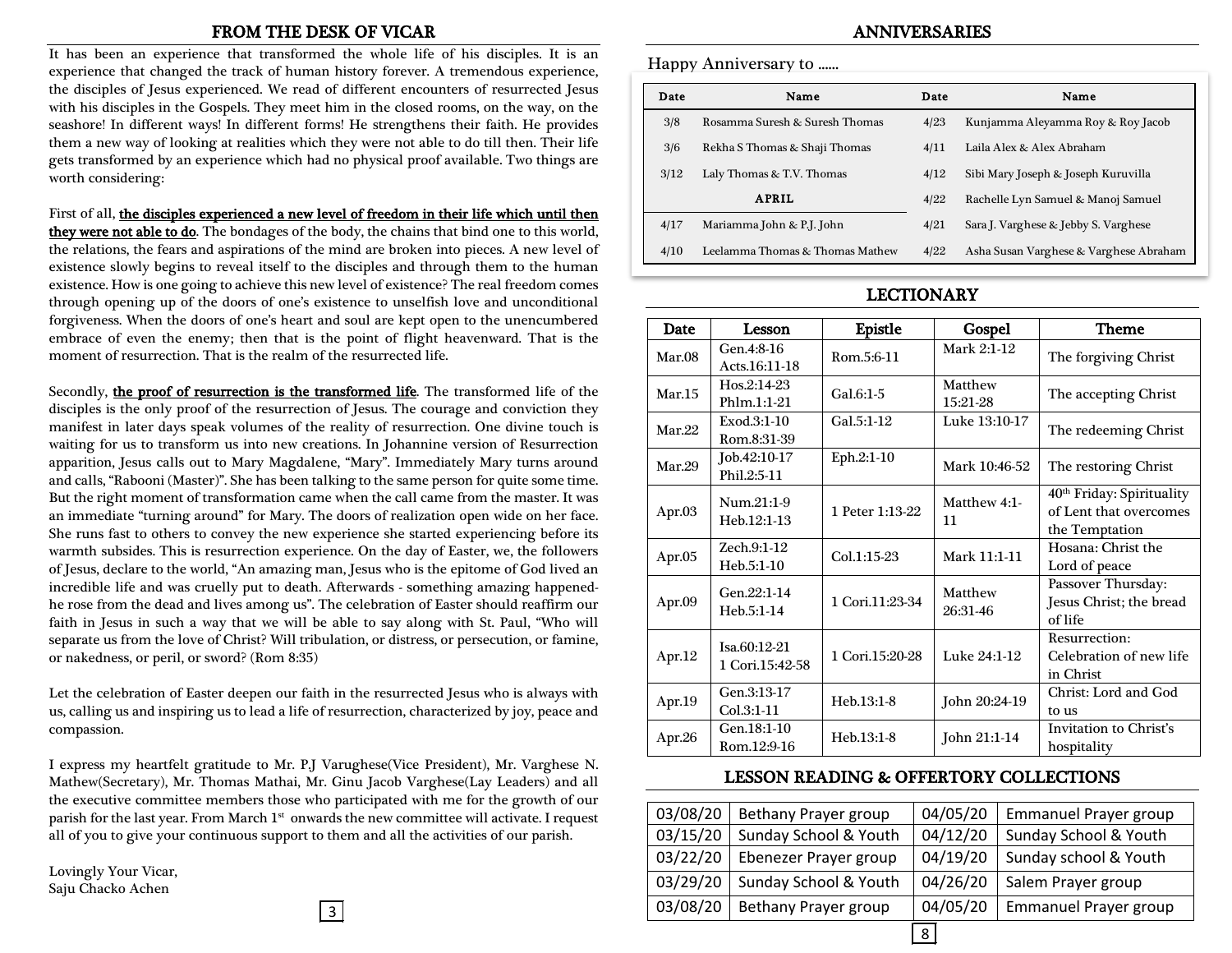Happy Birthdays to ....

 $\overline{a}$ 

l

| Date | Name                   | Date | Name                  |  |
|------|------------------------|------|-----------------------|--|
| 3/1  | Mary C. Mathew         | 4/4  | Nevin George John     |  |
| 3/1  | Suraj M. Thomas        | 4/5  | Elizabeth Ittyipe     |  |
| 3/2  | Riji A. George         | 4/5  | April Joseph          |  |
| 3/3  | Marykutty James        | 4/6  | T.V. Thomas           |  |
| 3/4  | Premji Oommen          | 4/9  | P. M. Philip          |  |
| 3/5  | Licykutty Skariah      | 4/9  | P.J. Varghese         |  |
| 3/5  | Cherian Kunjachen      | 4/9  | Paulose Philipose     |  |
| 3/5  | Rekha S Thomas         | 4/9  | <b>Ashwin Mathew</b>  |  |
| 3/6  | Jocelyn Kuryan         | 4/12 | Annie Samuel          |  |
| 3/7  | Elizabeth George       | 4/13 | Sonia Stanley         |  |
| 3/9  | Shaji M Philip         | 4/15 | Rincymol Korah Philip |  |
| 3/9  | Reuben Jacob George    | 4/15 | Tina Joseph           |  |
| 3/10 | Deenamma Thomas        | 4/16 | Asha Susan Varghese   |  |
| 3/10 | Gia Roseann Phillip    | 4/16 | Christian Skariah     |  |
| 3/13 | Anuj Varughese         | 4/17 | Kevin M Rajan         |  |
| 3/16 | Jency John             | 4/18 | Valliath T. George    |  |
| 3/17 | Mariamma George        | 4/18 | George Thomas         |  |
| 3/17 | <b>Shirley Mathew</b>  | 4/18 | Daan Abraham Varghese |  |
| 3/20 | Varghese Abraham       | 4/19 | <b>Mathew Philip</b>  |  |
| 3/22 | Ajini Varughese        | 4/19 | Thomas Abraham        |  |
| 3/23 | Jerry T Koshy          | 4/19 | Sini shelby Philip    |  |
| 3/23 | Maju Mary Mathew       | 4/19 | Steffi K Skaria       |  |
| 3/23 | Angelina Abraham       | 4/20 | Marykutty Varghese    |  |
| 3/23 | <b>Aiden Mathew</b>    | 4/20 | Valsamma Jacob        |  |
| 3/24 | Annamma Koshy          | 4/21 | <b>Jessy Samuel</b>   |  |
| 3/26 | Alphi Tom Jose         | 4/21 | Julie Amith           |  |
| 3/27 | Previn Koshy John      | 4/23 | Edicheria Skariah     |  |
| 3/28 | George George          | 4/23 | Sojel Abraham Sunny   |  |
| 3/29 | Jiji Thomas            | 4/24 | <b>Mathew George</b>  |  |
| 3/31 | Divya Mariam Joseph    | 4/26 | Amminiamma Varghese   |  |
|      | <b>APRIL</b>           | 4/26 | Larissa Joseph        |  |
| 4/1  | Nicholas Shajil Philip | 4/27 | Jacob Philip          |  |
| 4/1  | Aleena Thomas          | 4/27 | Rajan Philip          |  |
| 4/3  | Joel Jacob Koshy       | 4/27 | <b>Justin Thomas</b>  |  |

## FROM THE DESK OF YOUTH CHAPLAIN

#### Dearly Beloved in Christ,

Lenten Greetings. We have entered into the Great Lent 2020 and this is a time set apart by the Church for all of us to remember the redemptive passion of our Lord Jesus Christ who came down to this earth and slain on the cross as the sacrificial lamb for our sin so that we could be restored in our relationship with God.



The Lenten season is also a time of repentance because the sinful nature within us is to be recognized and dealt with. We may be

able to hide it from the world, but the Lord sees our hearts and knows our thoughts. The sinfulness in the human nature that we have needs to cleanse regularly and there is no point in our earthly life we can claim that we got ridded of it completely.

The Lenten season is also a time for renewal of our commitment and mission that the Lord has placed upon each one of us to share this good news with others. Our lives should be the gospel that people around us reads every day. We may not be able to make an evaluation of how efficient our mission was or how well the gospel that we shared through our life has impacted others because its ultimately, God's redemptive act and we are only messengers in this whole process. Yet we are called to be faithful in our role so that when God sees how we have used the opportunity of life given to us we will be called "good and faithful servant".

Let me also take this opportunity to thank and Praise God for the life and ministry of Rev. Saju Chacko, Teena Kochamma, Hanna and Manna in the last 3 years of their service here in Bethel MTC, Philadelphia. The leadership that he gave to the parish enabled us as a faith community to renovate the sanctuary by adding beauty and comfort so that our worship and gatherings in this place will be enriched. Also, the faith and prayer in his life which has been a blessing to us as a parish, as families and individuals will be remembered. May their ministry in the coming years continue to be a blessing to many more people in all the places that they will be posted.

Our ministry here in Philadelphia has been a blessing thus far with the prayers and support from all of you. We do hope more youths will join us in the Youth Fellowship meetings and also, we will be able to come and visit you so that we could be connected to your life and needs. We do appreciate all who made time for us and invited us, and we hope to do more houses in the coming months. Our college ministry is also progressing, we have been able to visit students at Temple and U Science and we hope to start of a College fellowship by the second week of March in the Temple area. Do keep us and our ministry in your prayers.

May the Almighty Lord keep us all closer to the Cross during this Lenten season and also enable us to see more clearly the love of God for us which led Christ to the Cross and it was not a political killing or a religious ritual, but plainly and clearly God's Love for you and me.

God Bless

Yours in Christ Service,

Rev. Thomas K. Mathew, Neenu, Ananya, Ansh and Ahana Call/ Text/ Whatsapp: 516-661-7844; email: [thomasachen@gmail.com](mailto:thomasachen@gmail.com)